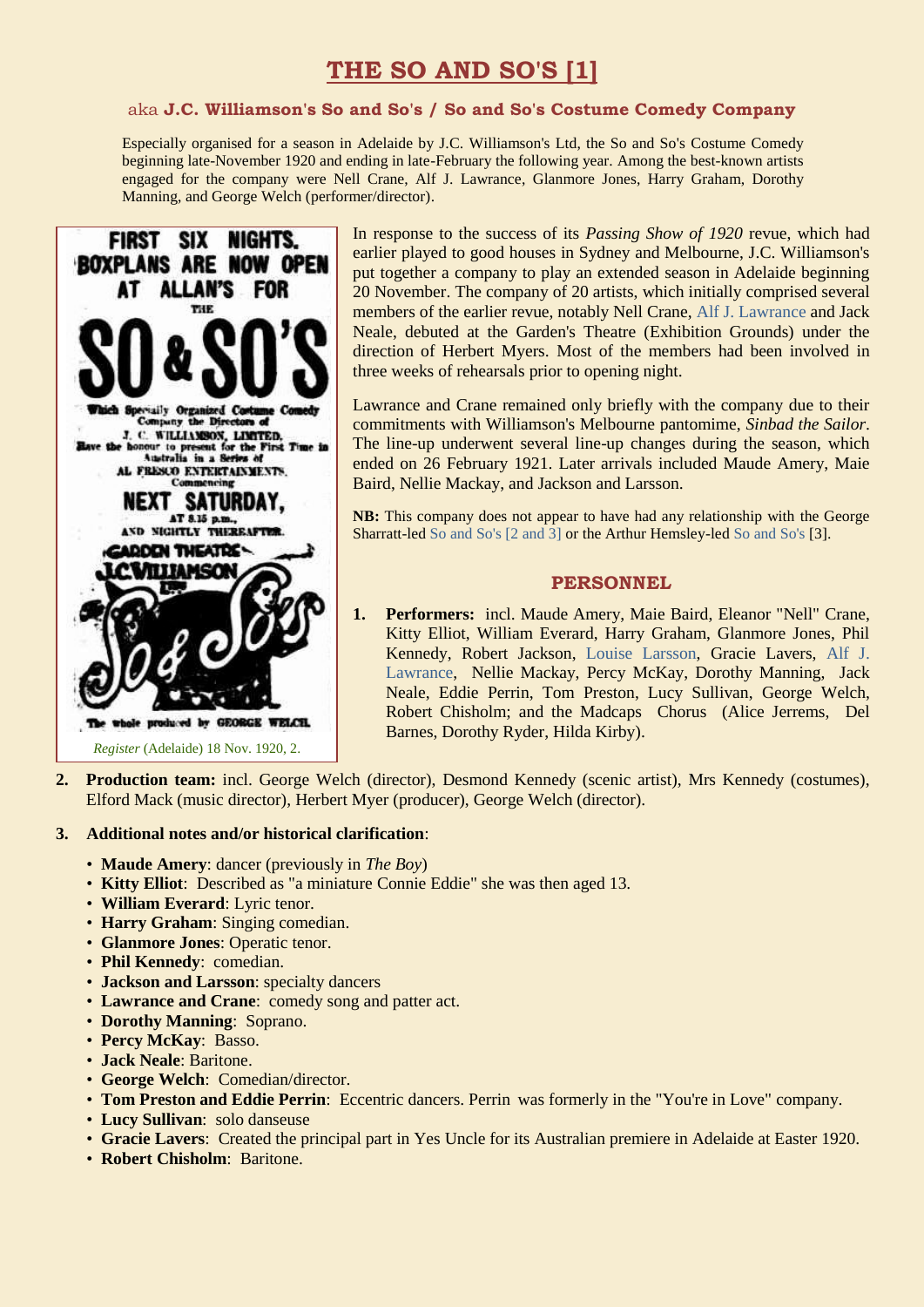## **SEE ALSO**

#### **• [J.C. Williamsons](https://ozvta.com/organisations-a-l/) Ltd**



*Critic* (Adelaide) 24 Nov. 1920, 16.

## **ENGAGEMENTS CHRONOLOGY**

- **1920:** J.C. WILLIAMSON'S Ltd **Adelaide** (Garden's Theatre; 20 Nov. 31 Dec.).
- **1921:** J.C. WILLIAMSON'S Ltd **Adelaide** (Garden's Theatre; 1 Jan. 26 Feb.).



Gracie Lavers and the So & So's "Madcaps" (Misses Alice Jerrems, Del<br>Barnes, Dorothy Ryder, and Hilda Kirby), who open at the Garden Theatre

*Mail* (Adelaide) 20 Nov. 1920, 7.



MR. ROBERT JACKSON AND MISS LOUISE LARSSON, The specialty star dancers appearing with the So and So.'s.

*Critic* (Adelaide) 2 Feb. 1921, 13.